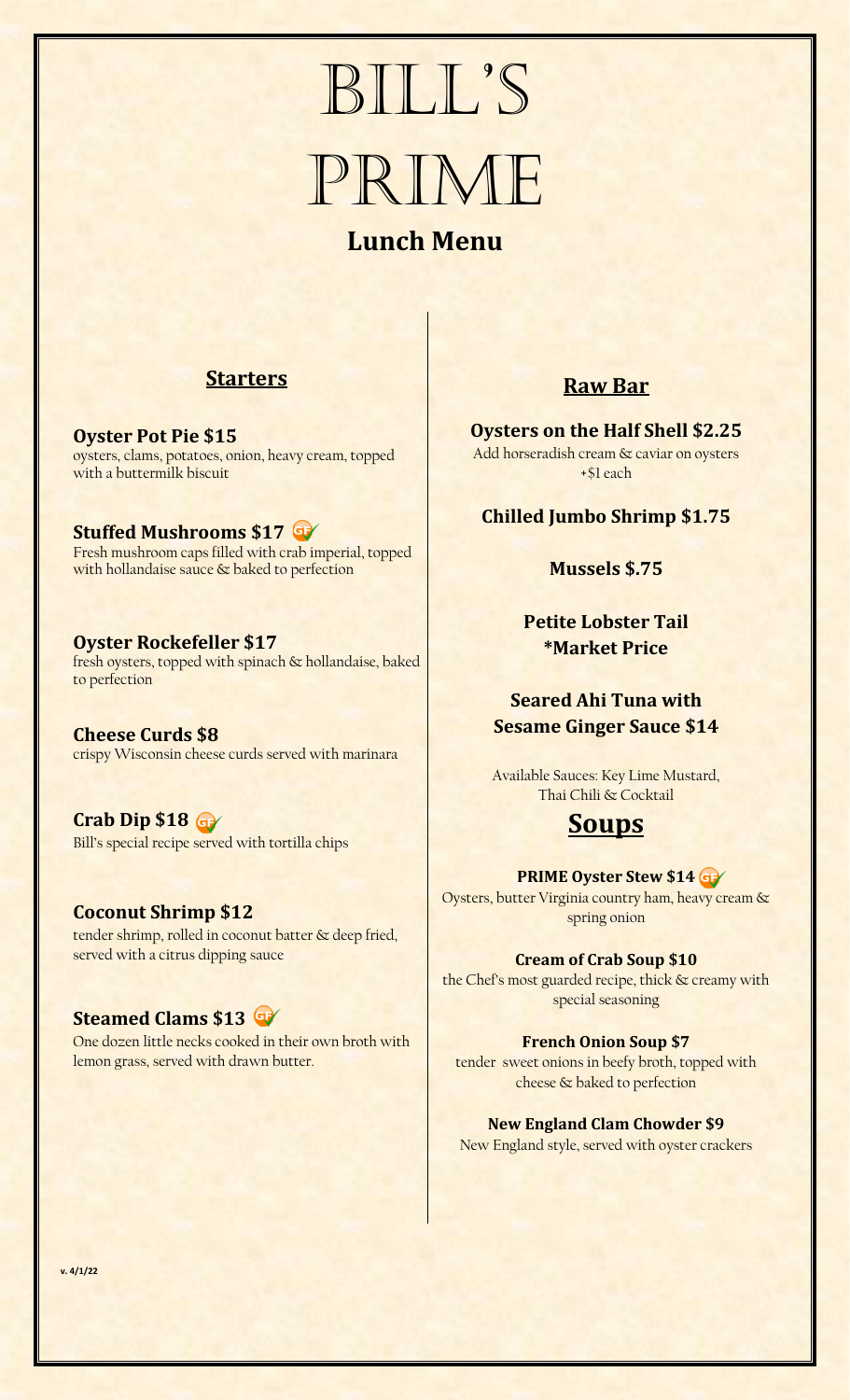# Bill's Prime

## **Signature Sandwiches**

### **Crab Cake Sandwich \$20**

The original Bill's Recipe, served on a Brioche Bun with lettuce & tomato … fried or broiled with hollandaise.

### **Chincoteague Oyster Po' Boy \$15.5**

Toasted baguette, single fried oysters, lettuce, tomato, pickles & spicy remoulade

#### **Southern Fried Grouper Sandwich \$15.5** Lightly spiced, crispy fried on toasted baguette, with lettuce, tomato & banana peppers

#### **Steak House Wrap \$14.5**

Tender steak, grilled onion, cheddar, lettuce, tomatoes & ranch in a flour tortilla

#### **Turkey Club \$14**

Turkey, Applewood bacon & Swiss, served on a pretzel roll with lettuce & tomato

#### **Herb Roasted Prime Rib Sandwich \$21.5**

Dry rubbed & slow roasted on a steak roll with lettuce & tomato; served with au jus

#### **The BIG Cheese \$11.5**

Thick sliced brioche bread, grilled with four cheeses, served with creamy Parmesan dipping sauce

#### **Chicken and Cheese Quesadilla \$14**

Grilled chicken with cheddar jack cheese, spring onions & chopped tomatoes

## **Hand Crafted Burgers**

#### **All American Cheese Burger \$12**

½ pound with American cheese, served on a Kaiser roll with lettuce & tomato ~**Add Bacon \$14**

#### **Black and Bleu Burger \$15**

1/2 pound with Stilton bleu cheese, grilled onion, lettuce & tomato, drizzled with balsamic glaze on a Kaiser roll

## **Prime Surf & Turf Burger \$18**

1/2 pound topped with our crab dip and melted cheddar cheese, served on a Kaiser roll with lettuce & tomato

**All Burgers and Sandwich's come with a choice of:** Granny Smith Apple Coleslaw or Steak Fries

#### **PLATE SHARE CHARGE \$5**

**Salads**

#### **Cobb Salad \$16.5**

Romaine, bacon, hardboiled egg, red cabbage, cucumber, carrots, grilled chicken, tomato, onions, Stilton Bleu Cheese crumbles & garlic croutons

#### **Caesar Salad**

Chicken \$13.5/Ahi Tuna \$16/ Oysters \$16.5 Fresh Romaine, topped with shaved Parmesan & croutons

#### **Tropical Shrimp Salad \$15**

Romaine, chilled shrimp, tropical fruit & Bill's insanely delicious honey mustard dressing

#### **Strawberry Citrus Chicken Salad \$16.5**

Romaine with grilled chicken, strawberries, mushrooms, red onions & pecans with choice of dressing

## **Baskets**

Served with Steak Fries & Granny Smith Apple Coleslaw

**Shrimp \$13.5** Calabash shrimp lightly breaded & deep fried

**Oyster \$16** Chincoteague Oysters lightly breaded & deep fried

## **Chicken Tenders \$13.5**

Served with Bill's insanely delicious dipping sauce

## **Sides**

Granny Smith Apple Coleslaw \$3 Vegetable of the Day \$3 Steak Fries \$4 Mashed Redskin Potatoes w/ ham hocks & smoked cheddar \$4

Side Salad \$6.5

#### **Beverages**

Hot Chocolate \$3.5 Soft Drinks \$3.5 Iced Tea, Hot Tea, Herbal Tea \$3 Lemonade \$4 Apple, Orange or Cranberry Juice \$4 Fresh Brewed Coffee (Reg or Decaf) \$2.75

**v. 4/1/22**

Warning: Consuming raw or undercooked meats, poultry, seafood, shellfish or eggs may increase your risk of foodborne illness.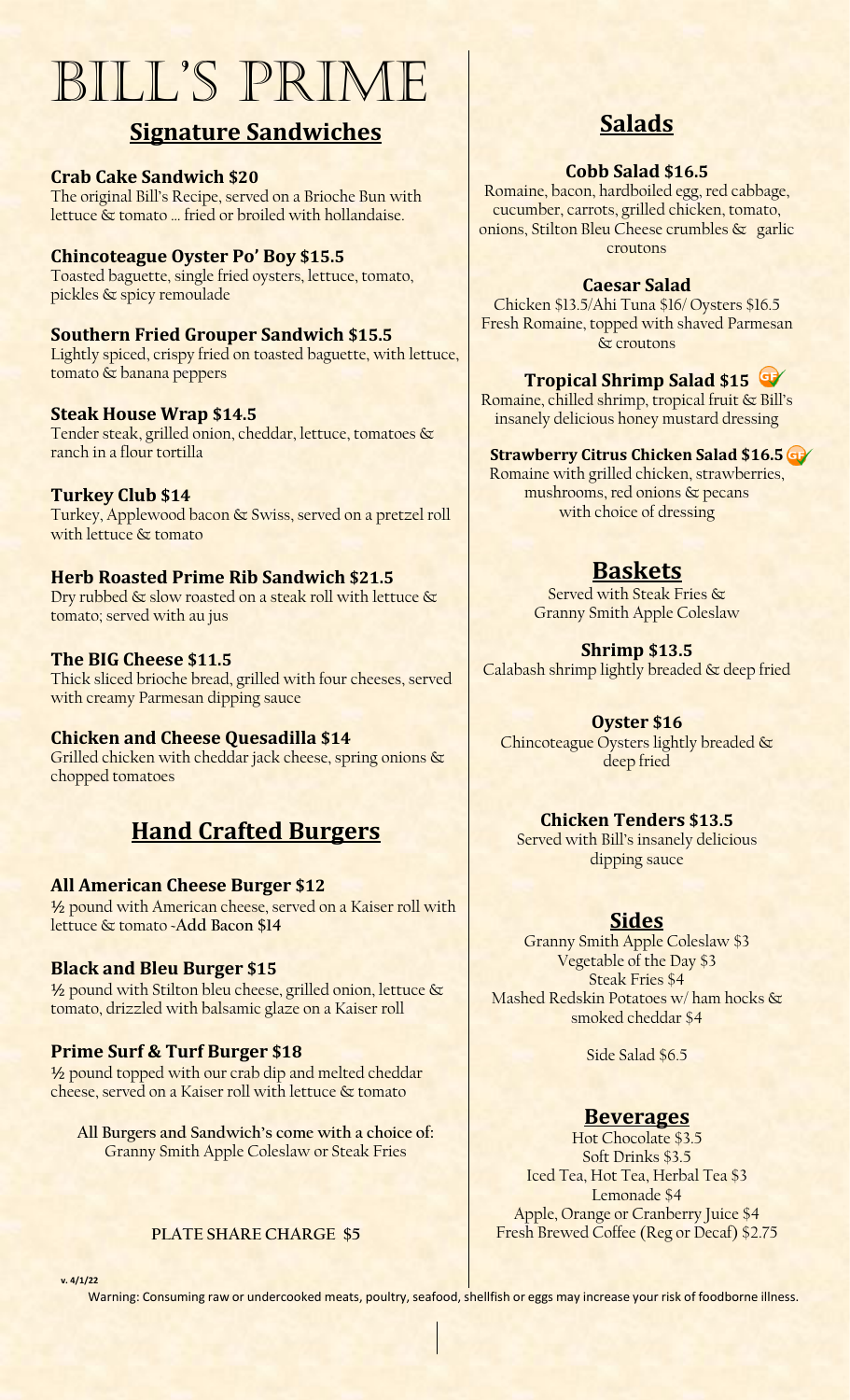# **Prime Cuts**

## **Filet Mignon \$42**

ten-ounce, hand cut prime beef tenderloin, chargrilled to your liking

## **Surf & Turf ~Market Priced**

sixteen-ounce lobster tail (stuffed with crab imperial upon request) & a ten-ounce tenderloin

## **Herb Roasted Prime Rib \$38**

a hearty cut, dry rubbed with our house seasoning & slow roasted by our chef's, served with au jus

## **Center Cut New York Strip \$39**

fourteen ounces of hand cut prime aged beef

## **TOP OFF ANY STEAK**

Sautéed Mushrooms \$5 Stilton Bleu Cheese Crusted \$7 Jumbo Shrimp \$7 Scallops \$10.5 Oscar Style (crab cake, asparagus & hollandaise) \$15

## **Cooking Temps**

**Rare-**cool red center **Med Rare-**warm red center **Medium-** warm pink center **Med Well-** slightly pink **Well Done-** brown center

# **From the Land**

## **Pork Shank Osso Bucco \$36**

slow roasted with barbecue demi glaze, served atop stone ground cheese grits

## **Baby Beef Liver \$23**

Pan fried with sautéed onions & Applewood bacon, served with gravy

## **Pasta**

All include fresh bread and choice of salad

## **Pasta with Marinara Sauce \$17**

tender angel hair topped with zesty tomato sauce & parmesan

**Shrimp \$23.5/ Chicken \$22**

## **Fettuccini Alfredo \$17** tender pasta in a buttery cheese sauce with parmesan

**Shrimp \$23.5/ Crab \$27/ Chicken \$22**

#### **Shrimp Scampi \$25.5** Shrimp sautéed with garlic, chopped tomato & fresh basil atop angel hair pasta with parmesan

## **PLATE SHARE CHARGE \$5**

 Warning: Consuming raw or undercooked meats, poultry, seafood, shellfish or eggs may increase your risk of foodborne illness.

# **Seafood Entrees**

## **Colossal Lobster Tail ~Market Priced**

sixteen-ounce lobster tail, stuffed with crab imperial, broiled to perfection & served with drawn butter

## **Crab Cakes \$39**

Bill's original recipe fried or broiled with hollandaise

## **Cioppino \$37**

Italian stew of mussels, shrimp, scallops, clams, fresh fish, petite lobster tail, basil & tomato served with a toasted baguette

## **Sea Scallops \$30 Ge**

tender and full of flavor, served fried or broiled

## **Crab Imperial \$39**

our chef's secret recipe using backfin crab meat topped with hollandaise sauce

## **Jumbo Shrimp \$25**

deep fried golden brown & served with cocktail sauce

## **Stuffed Shrimp \$32** Ge broiled

jumbo shrimp stuffed with crab imperial, served fried or broiled

## **Shrimp & Grits \$30**

sautéed jumbo shrimp, served atop creamy pepper jack cheese grits with chopped tomato, bacon & scallions

## **Shrimp & Scallop Brochettes \$28**

skewered shrimp, scallops, onion, peppers, tomatoes & mushrooms served on angel hair pasta with shaved Parmesan

## **Flounder \$27.5 o** broiled/blackened

famous at Bill's since the 1960's, served fried, broiled or blackened.

## **Smothered Flounder \$38**

Flounder filet topped with crab imperial, shrimp, scallops & hollandaise baked to perfection

## **Clam Strips \$23**

tender cuts of clams, breaded & deep fried

## **Seafood Norfolk \$31**

sautéed crabmeat, tender shrimp & sea scallops, topped with butter and cheese sauce

## **Chincoteague Oysters \$29.5**

genuine Chincoteague salt oysters lightly breaded & deep fried

## **Fried Seafood Feast \$36**

A bowl of clam chowder, fish, crab cake, shrimp, scallops, clam strips and oysters

## **Broiled Seafood Feast \$36**

A bowl of clam chowder, fish, crab imperial, shrimp, scallops, roasted clams and oysters

*All entrees served with your choice of a Garden, Caesar or Tropical Shrimp Salad and one side* **v. 4/1/22**